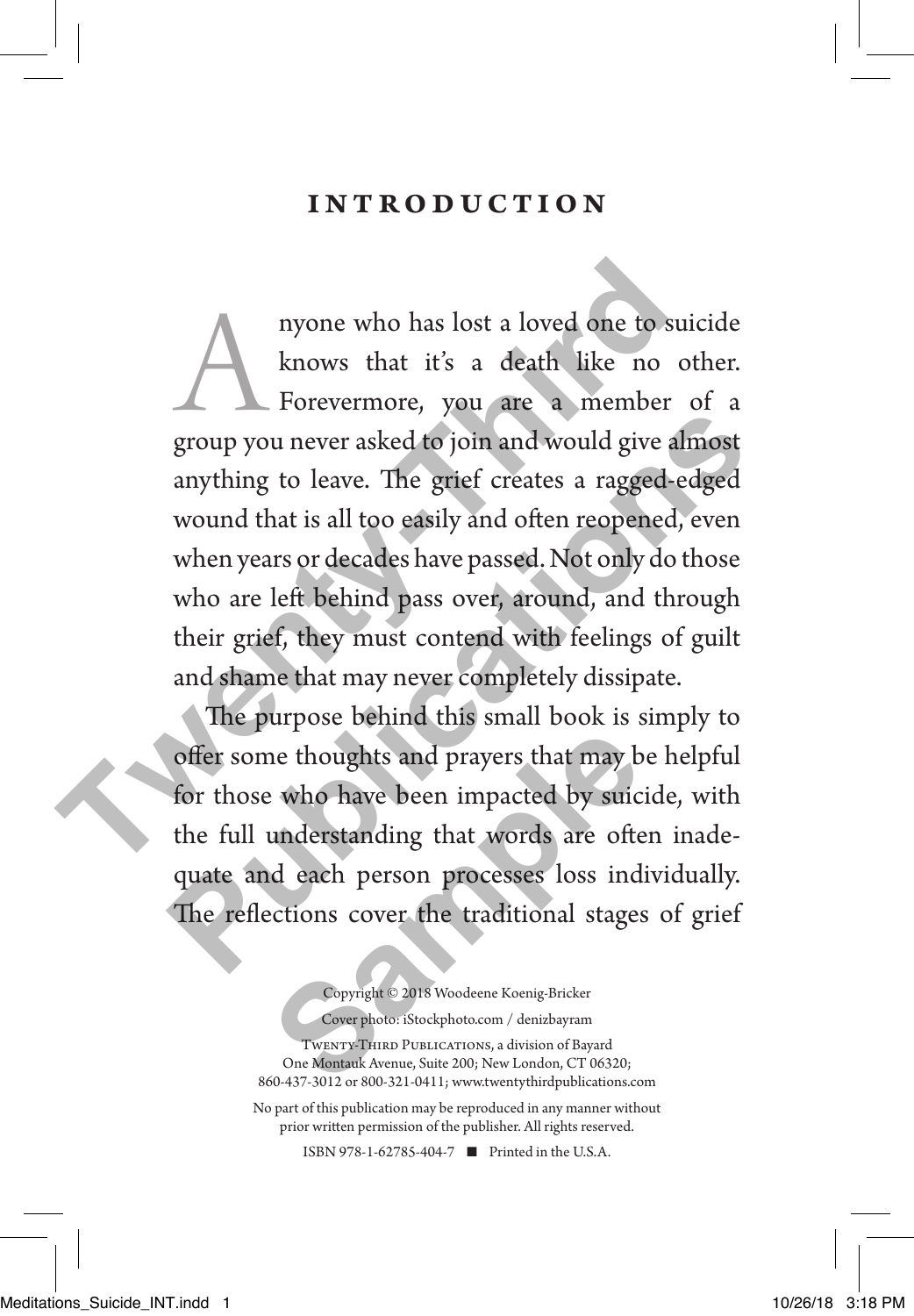first posited by Elisabeth Kübler-Ross, but because death by suicide carries its own unique feelings, other stages, such as guilt and shame, are included.

As one left behind, be gentle with yourself. You may not move through the stages of grief as listed or read though this book in any particular order. You may skip over some stages, revisit and relive others, or find yourself going through the process more than once. This is perfectly normal and to be expected. You are walking in grief and grief-walking is not a straight path, nor does it have a final destination. stages, such as guilt and shame, are included.<br>As one left behind, be gentle with yourself.<br>may not move through the stages of grief as liste<br>read though this book in any particular order.<br>may skip over some stages, revisi

Finally, may you find some small measure of peace in the knowledge that the church now realizes that those who die by suicide are often not responsible for their actions: "Grave psychological disturbances, anguish, or grave fear of hardship, suffering, or torture can diminish the responsibility of the one committing suicide" (*Catechism of the Catholic Church*, 2282). The church prays for all who have completed suicide as well as for those who have been left behind, asking the Lord to comfort you in your shock and sorrow. May you and your loved one find peace in the mercy of God. read mode<sub>n</sub> that book in any particular order. Focal<br>may skip over some stages, revisit and relive others,<br>or find yourself going through the process more than<br>once. This is perfectly normal and to be expected. You<br>are wa actions: "Grave psychological distured or grave fear of hardship, suffering<br>diminish the responsibility of the c<br>suicide" (*Catechism of the Catholic*<br>he church prays for all who have co<br>s well as for those who have been l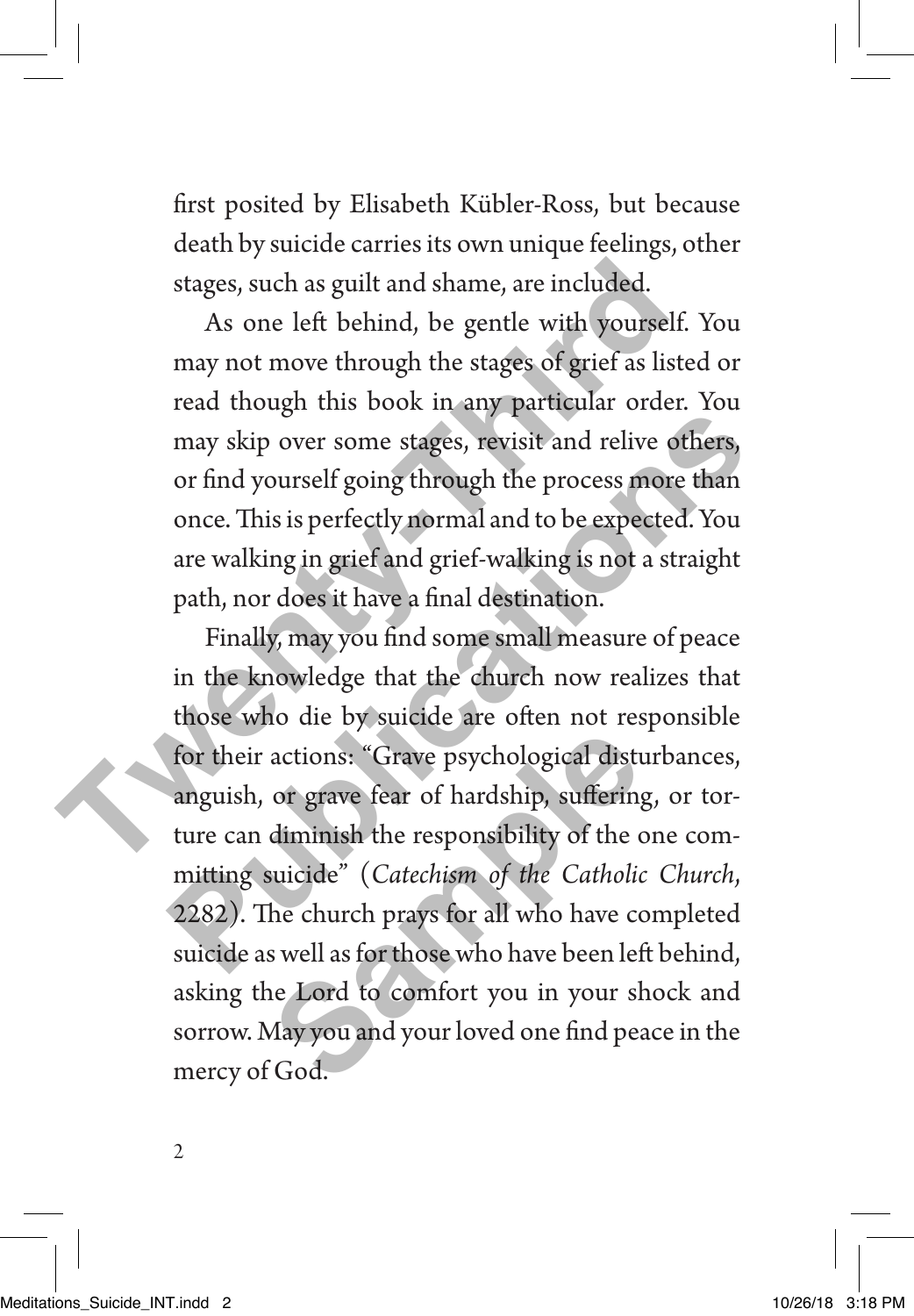### **1**

#### DENIAL

### *This can't be.*

**PONDER** • Not believing the news that someone you love has taken his or her life is not only normal but necessary. The numbness and shock are a way of helping cope with something that is almost unbearable. Your mind may be blank. You may not be able to hear and understand what is being said to you. You may feel frozen. The one thought that prevails is *this can't be!* **This can't be.**<br> **PONDER** • Not believing the news that someone<br>
love has taken his or her life is not only normal<br>
necessary. The numbness and shock are a way of h<br>
ing cope with something that is almost unbear<br>
Your min **Publication Publication Publication Publication Publication Publication Publication Publications Publications Publications Publications Publications Publications Publications Publications Pub** 

**pray** • Lord, I don't know what to say. I don't even know what I'm feeling. It's all I can do to hold myself together right now. Surely this is all a big mistake. O Lord, be with me! **Sample 19 Set to the Sample State 1 Set to the Sample State 1 Set of the State 1 Set of the State 1 Set of the State 1 Set of the State 1 Set of the State 1 Set of the State 1 Set of the State 1 Set of the State 1 Set of** 

**practice** • Be gentle with yourself. Allow yourself to feel whatever you feel…even if all you feel is numb.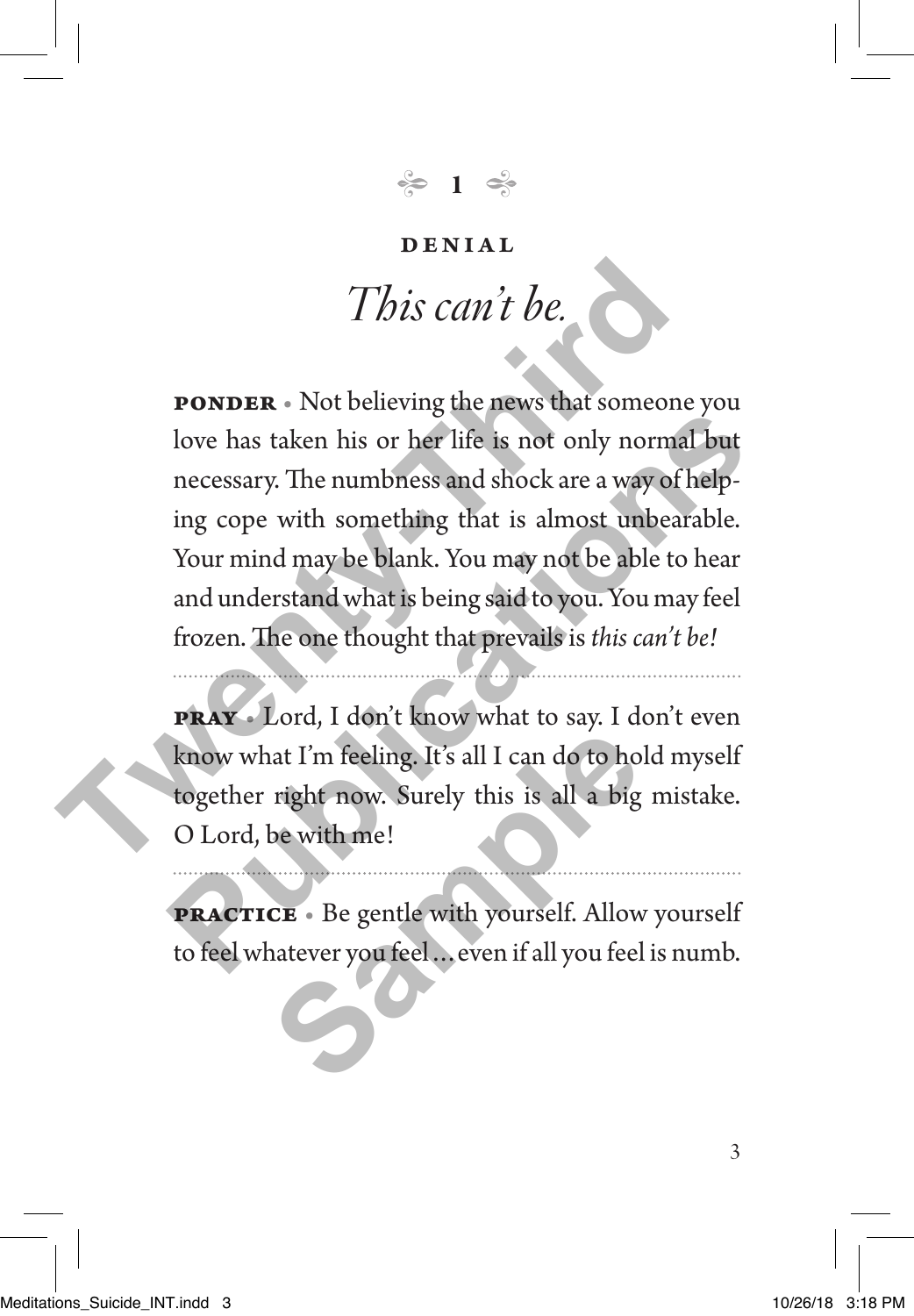$\approx$  2

#### DENIAL

## *Did this really happen?*

**PONDER** • You may find yourself questioning if any of this is happening. On one level, you know that your loved one is no longer here, but on another level, your mind can't accept that. Your heart wants things to go back to where they were minutes, hours, or days ago. Understand that your shock is actually protecting you. Your body is shutting down into numbness so that you have the time and space to process what you have just learned. Did this really happen?<br> **PONDER** • You may find yourself questioning if<br>
of this is happening. On one level, you know<br>
your loved one is no longer here, but on another le<br>
your mind can't accept that. Your heart wants the **Publication Publications Publications Publications Publications Publications Publications Publications Publications Publications Publications Publications Publications Publications Publications** 

**pray** • My God, I don't think I can handle this. I don't know how I can go on. People keep asking me questions and I don't have any answers. I feel helpless and hopeless. Lord, help me! My God, I don't think I can hand<br>ow how I can go on. People keep a<br>s and I don't have any answers. I fee<br>eless. Lord, help me!<br>**CE** . Don't let anyone tell you v<br>lo or feel right now. Trust yoursel<br>know is best. Be alone i

**practice** • Don't let anyone tell you what you should do or feel right now. Trust yourself and do what you know is best. Be alone if you need to, or find someone to be with you if you prefer.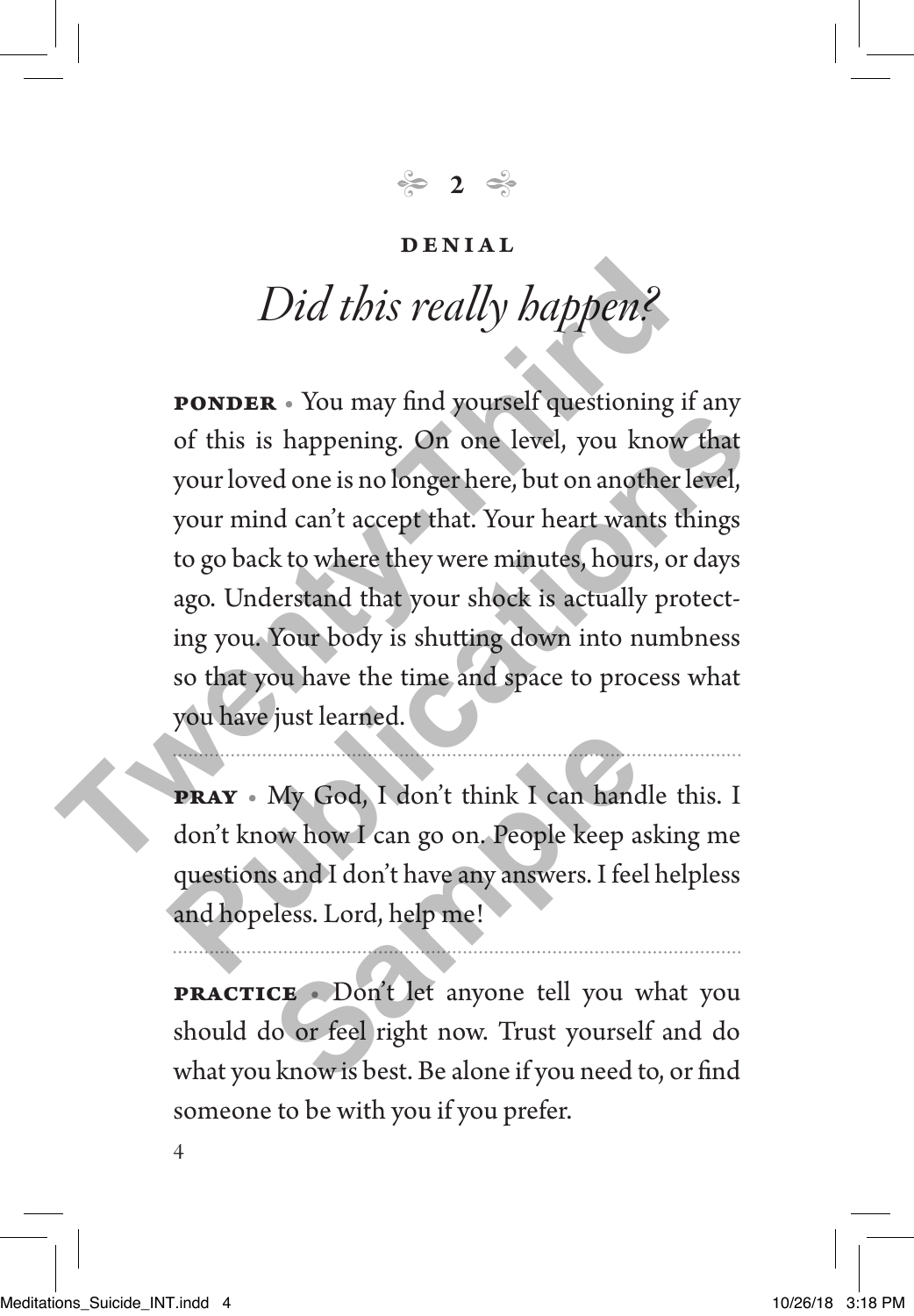**3**

#### DENIAL

### *There must be a mistake.*

**PONDER** • Denial doesn't mean you aren't accepting reality. It can be a way to cope with the initial news, but it's also a way for your mind to slow down and attempt to make sense of something that doesn't make sense. The brain may have processed the information, but the soul operates on a different timeline. Questioning and denying allow you to survive the immediate impact of your loss. There must be a mistake.<br> **PONDER** • Denial doesn't mean you aren't accep<br>
reality. It can be a way to cope with the initial no<br>
but it's also a way for your mind to slow down<br>
attempt to make sense of something that does<br> **Publication Publication Publication Publication Publication Publication Publication Publication Publication Publication Publication Publication Publication Publication Publication Publication** 

**pray** • Lord God, can this be? Surely there is some mistake. Surely this is happening to someone else. Jesus asked that the cup of his death be taken away. I want that as well. But I'm trying to accept it as Jesus accepted his cup. Lord God, can this be? Surely there<br>
Surely this is happening to some<br>
ed that the cup of his death be take<br>
t as well. But I'm trying to accept is<br>
his cup.<br> **CE** Allow yourself to feel whatever<br>
ief makes others uncomfor

**practice** • Allow yourself to feel whatever you feel. Deep grief makes others uncomfortable and they make want to rush you to the "next" stage. Honor yourself and your own grief process.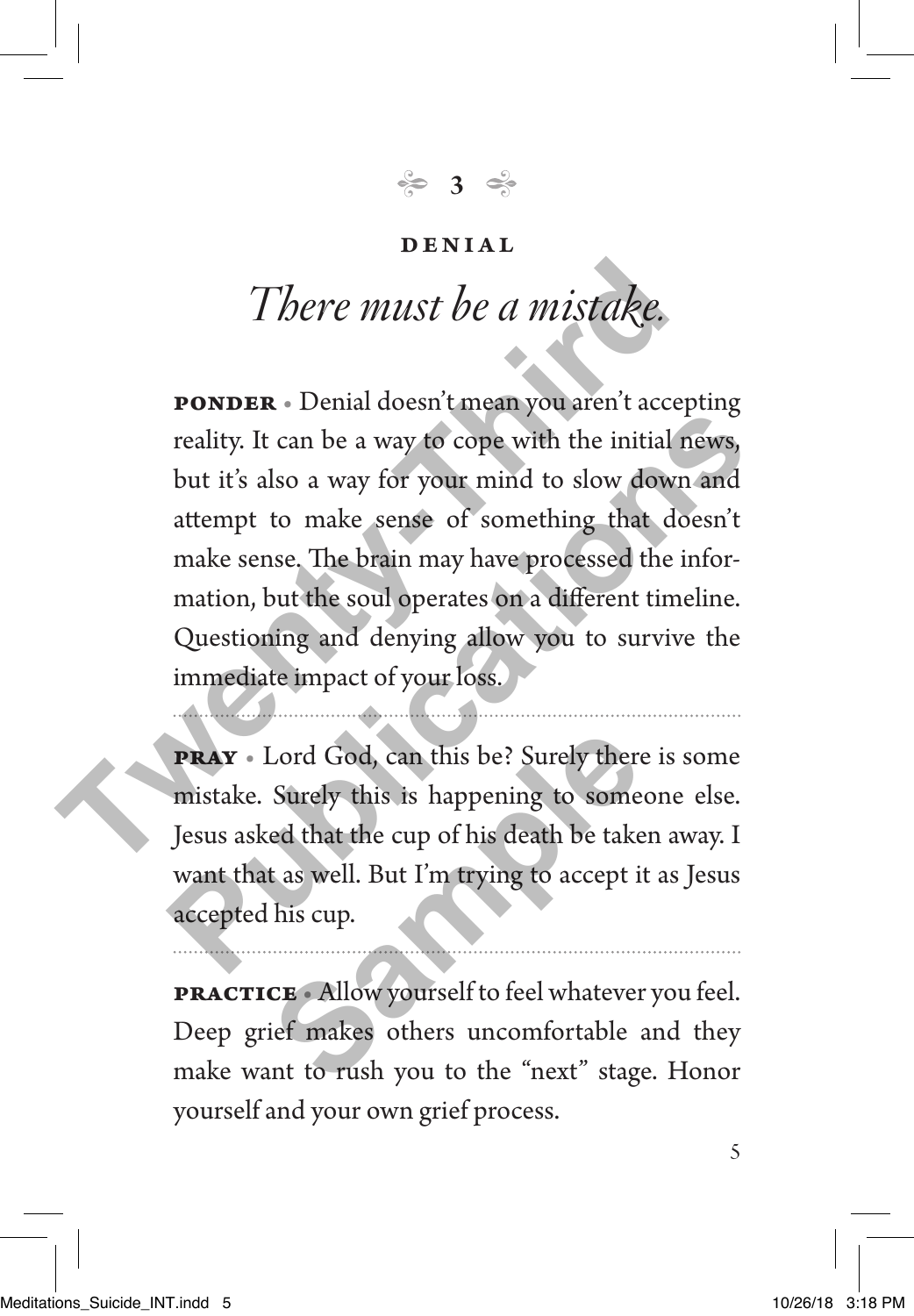**4**

#### DENIAL

### *How could this happen?*

**PONDER** • At some point, denial begins to slide into the background. It's as if the soul finally agrees to what the mind knows, and you, however reluctantly, begin to accept your new reality. It may be the result of having to go to a funeral home or deal with authorities and official forms. Whatever the tipping point, you may begin to ask your own deep questions, often beginning with "How could this have happened?" **The Example 19 Set the Set of the Set of the Set of the Set of Apple 19 Set of the background. It's as if the soul finally agree what the mind knows, and you, however reluctar begin to accept your new reality. It may be t Publication** It's as if the sould finally agrees to what the mind knows, and you, however reluctantly, begin to accept your new reality. It may be the result of having to go to a funeral home or deal with authorities and

**pray** • Lord, I know that people want to help me right now. I appreciate their help, but I need your comfort more than anything. Give me the strength I need right now. Lord, I know that people want to<br>w. I appreciate their help, but I n<br>more than anything. Give me the s<br>at now.<br>**CE** • Most often, it is wise to have<br>as you deal with practical realities<br>urself best. If you need to do thing

**practice** • Most often, it is wise to have someone with you as you deal with practical realities, but you know yourself best. If you need to do things by yourself, do them alone. If you need someone to be with you, ask for help.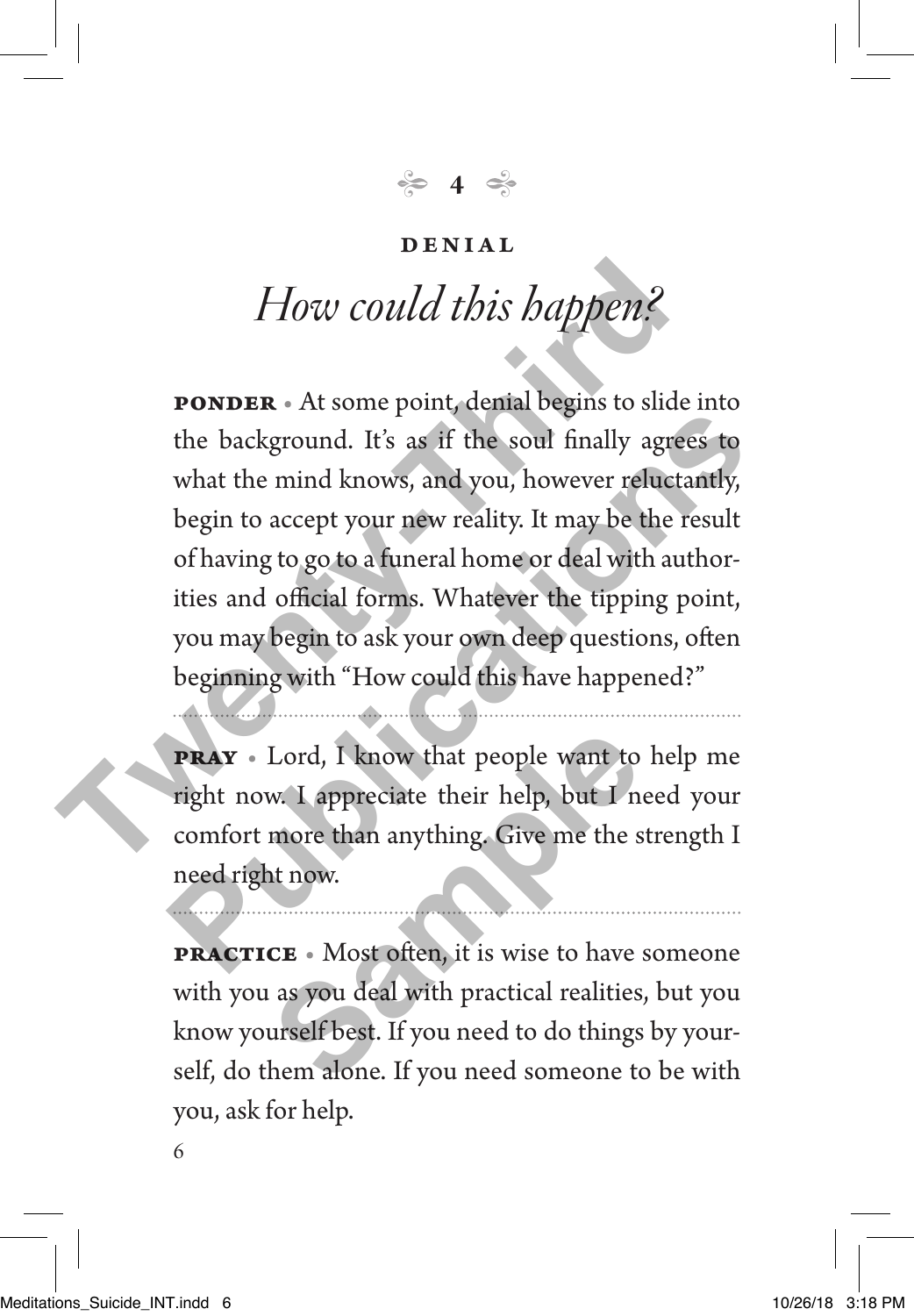**5**

### *How could you have done this to me!*

**PONDER** • It's normal and necessary to feel anger when a loved one has died by suicide. Unlike other kinds of death, there isn't an "outside" source to blame. Yes, psychological issues can be the cause, but it's much harder to blame "mental illness" than it is cancer or a reckless driver. You may find yourself becoming angry, even furious, at your loved one for having left you. **The World you have**<br> **The World you have**<br> **The World you have**<br> **The World State Association**<br> **The Associate Associate**<br> **The Associate**<br> **The Associate**<br> **The Associate**<br> **The Associate**<br> **The Associate**<br> **The Associat PONDER** • It's normal and necessary to feel anger<br>when a loved one has died by suicide. Unlike other<br>kinds of death, there isn't an "outside" source to blame.<br>Yes, psychological issues can be the cause, but it's much<br>hard

**pray** • God, how could they have done this to me… to our family? Why didn't they tell me? Why didn't they trust me? How could they have been so selfish? Right now, I'm so angry at them, I'm not sure I can even pray to you. God, how could they have done this<br>
mily? Why didn't they tell me? W<br>
it me? How could they have been s<br>
w, I'm so angry at them, I'm not s<br>
y to you.<br> **CE** Anger is an absolutely necess<br>
Denying your anger will only ma<br>
a

**PRACTICE** • Anger is an absolutely necessary stage of grief. Denying your anger will only make it last longer. Accept that you are angry at your loved one for having completed suicide.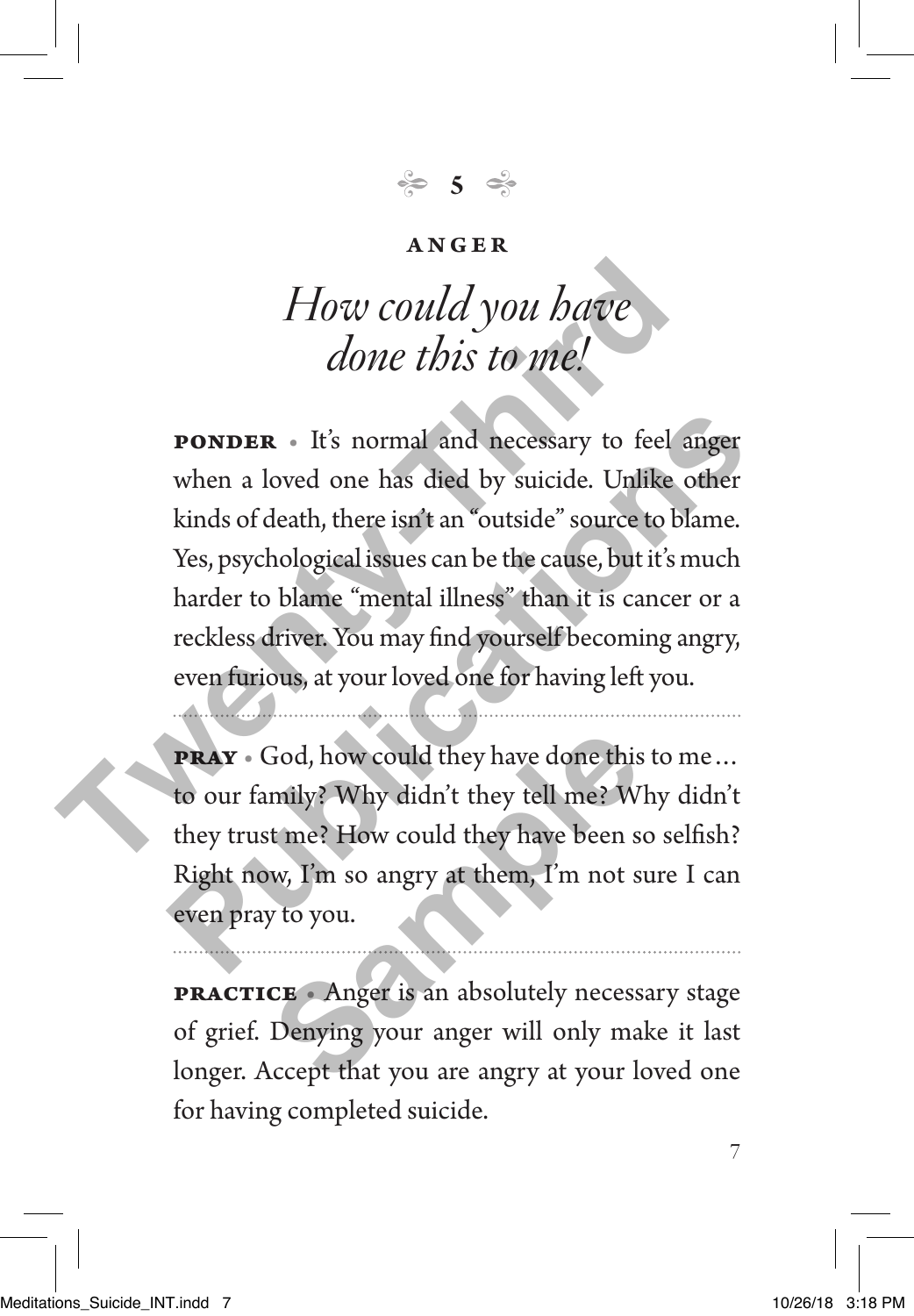← 6 →

# *I am so angry!*

**PONDER** • Anger directed at your loved one may be only the beginning. You may be angry at other family members, counselors, doctors, friends, even the church. Understand that your anger is a way of regrounding yourself because anger may be the first feeling that arises after being numb. Think of your anger as a necessary part of your own healing. **T** *am so angry!*<br> **PONDER** • Anger directed at your loved one is<br>
be only the beginning. You may be angry at of<br>
family members, counselors, doctors, friends, e<br>
the church. Understand that your anger is a way<br>
regroun **Publication Publication Publication Publication Publication Publications Publications Publications Publications Publications Publications Publications Publications Publications Publications P** 

**pray** • Lord, I don't know what to say. I don't know what to do. I'm so furious, it's all I can do to keep from lashing out at everyone around me. Help me not to make things worse by my anger. But help me to accept the fact that I am angry. do. I'm so furious, it's all I can do<br>hing out at everyone around me.<br>ake things worse by my anger. But h<br>e fact that I am angry.<br>**CE** • See your anger as a temporar<br>m of emotions. You won't stay ther<br>now, your anger can h

**practice** • See your anger as a temporary shelter in a storm of emotions. You won't stay there forever, but right now, your anger can help prepare you for the feelings to come.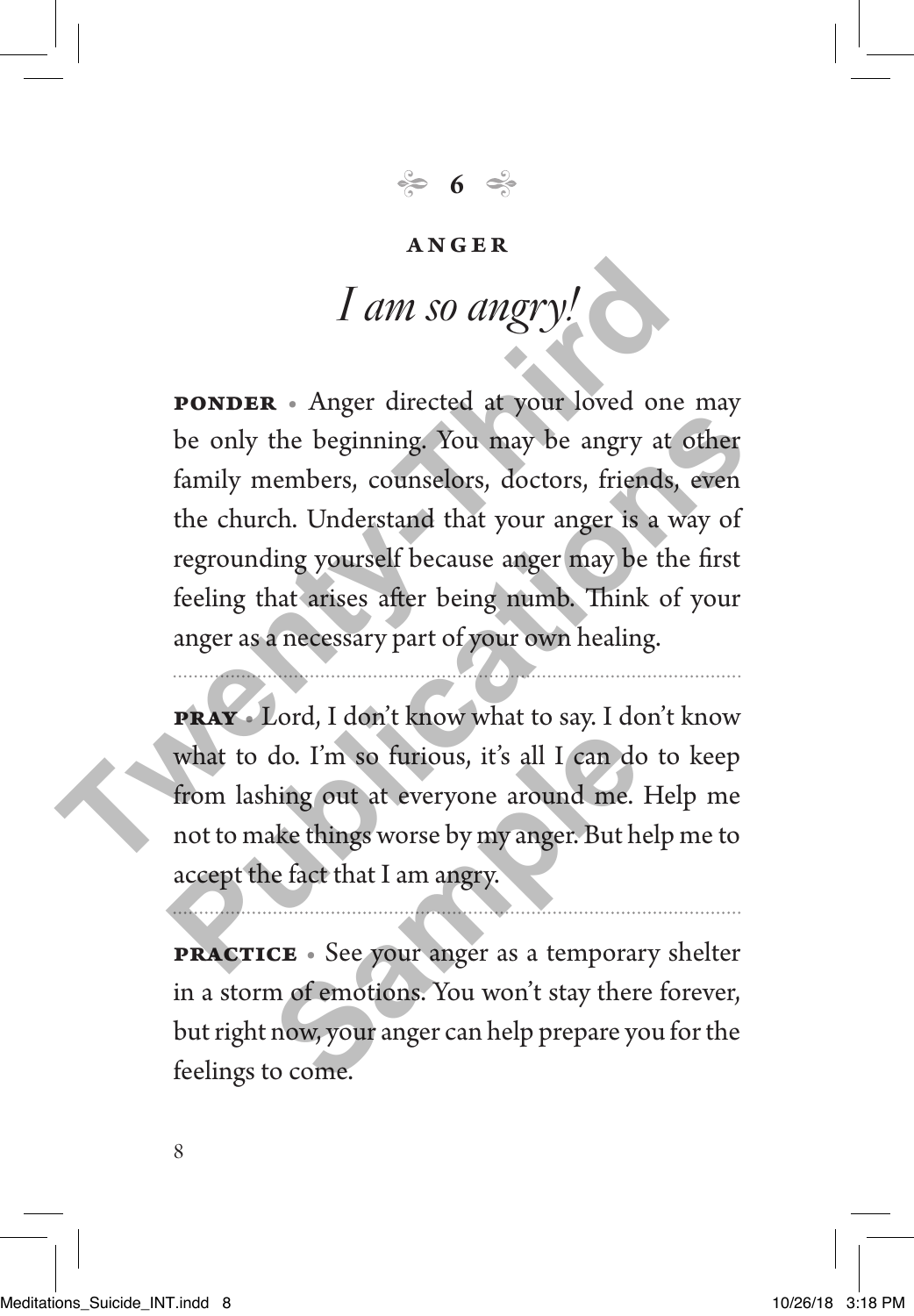**7**

### *I'm so angry at mysel*

**ponder** • No matter how many times you are told it isn't your fault, you may feel deep anger at your own inability to have stopped your loved one. You may find yourself retracing all the events leading up to the death and questioning your every word and action. You may find yourself wobbling between feeling as if your heart will break and feeling so angry at yourself you can hardly breathe. I'm so angry at myself.<br> **PONDER** • No matter how many times you are to<br>
isn't your fault, you may feel deep anger at your quantity to have stopped your loved one. You if<br>
find yourself retracing all the events leading up **Publication Publication Publication Publication Publication Publication Publication Publication Publication Publication Publication Publication Publication Publication Publication Publication** 

**pray** • Lord, I'm angry. I'm angry at my loved one. I'm angry at everyone who didn't help. But most of all I'm angry at myself. I feel like I let my loved one down. I feel like I let myself down. I'm not sure I can forgive myself. Can you forgive me? Lord, I'm angry. I'm angry at my low the set of the set of the set of the set of the set of the set of the set of the set of the set of the set of your anger as a sign of your love. Be compassionate wealize that your anger

**PRACTICE** • Think of your anger as a sign of the intensity of your love. Be compassionate with yourself and realize that your anger is helping you heal.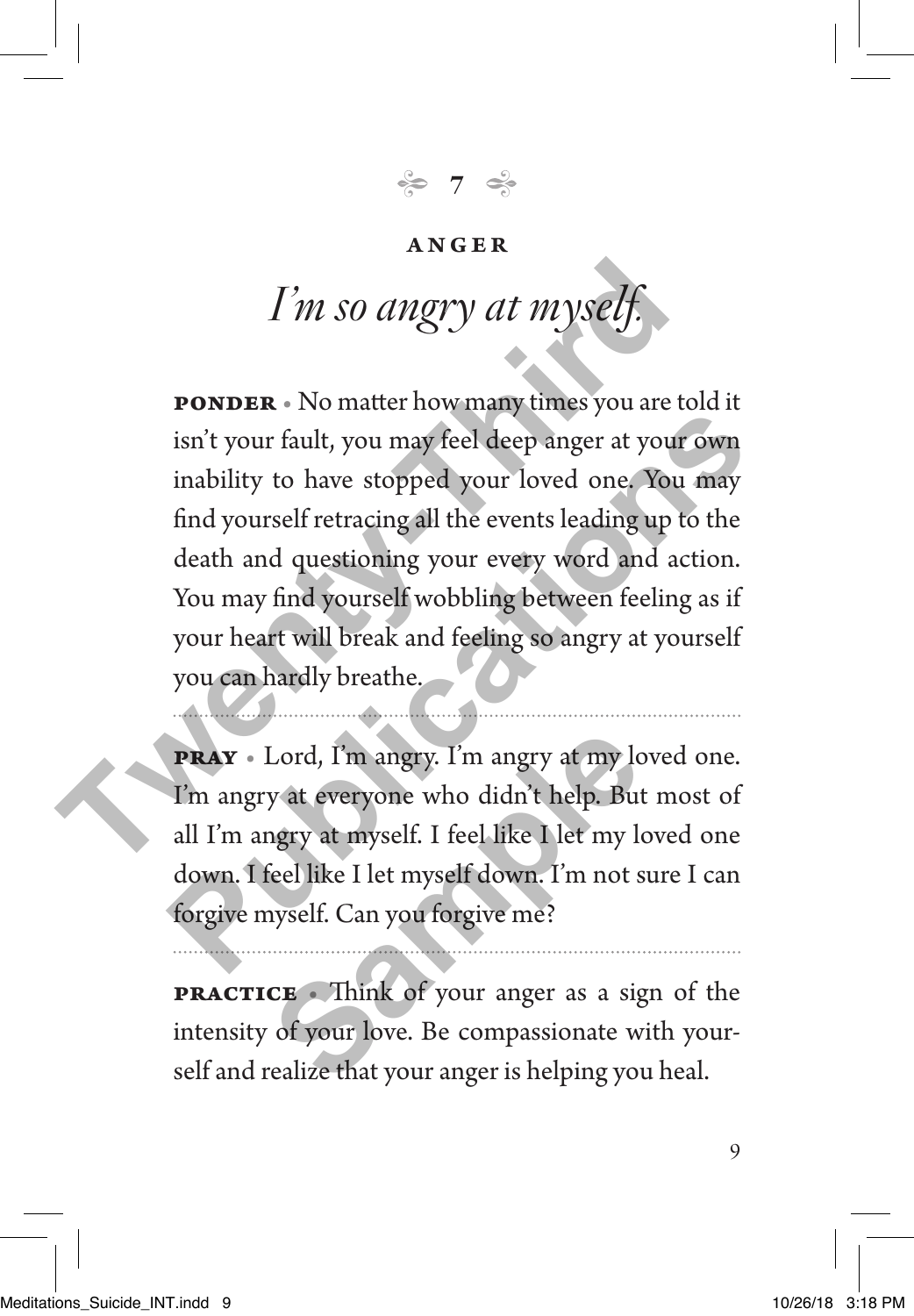**8**

### *Just leave me alone!*

**PONDER** • You may find yourself becoming angry at what seem like irrational things—a clerk who is too slow, a bank that needs a death certificate, a friend who asks too many questions. Your anger feels free-floating, ready to latch onto anyone and anything. This, too, is normal, and it, too, will pass. Give it time. **Tust leave me alone!**<br> **PONDER** • You may find yourself becoming and that seem like irrational things—a clerk is too slow, a bank that needs a death certificat friend who asks too many questions. Your anger free-floating, **Publications International things—a clerk who**<br>is too slow, a bank that needs a death certificate, a<br>friend who asks too many questions. Your anger feels<br>free-floating, ready to latch onto anyone and any-<br>thing. This, too

**pray** • God, I feel like I shouldn't be so angry at everything, but I can't help it. I am angry at everyone and everything now. Even you. Accept my feelings, Lord, and help me not make things worse by lashing out. **Sample 19 and 19 and 19 and 19 and 19 and 19 and 19 and 19 and 19 and 19 and 19 and 19 and 19 and 19 and 19 and 19 and 19 and 19 and 19 and 19 and 19 and 19 and 19 and 19 and 19 and 19 and 19 and 19 and 19 and 19 and 19 a** 

**practice** • Find a short, simple phrase to calm yourself when you feel anger rising. Some ideas might be "This too will pass" or "It will be OK."